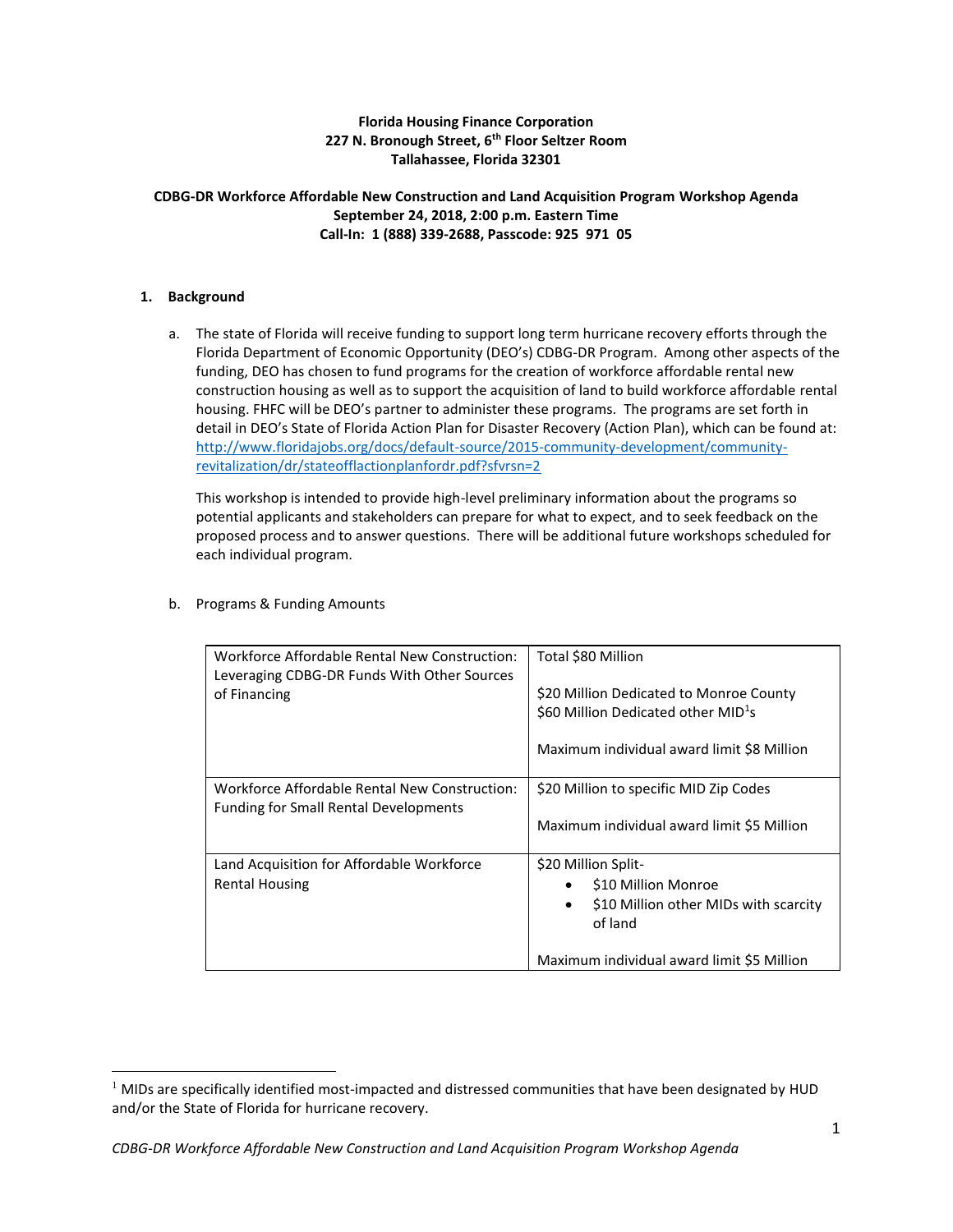#### **2. Information**

**What is CDBG-DR Funding?** Zero-interest, non-amortizing loans (including forgivable loans).

**How is the Funding Being Allocated?** Competitive Solicitation through Requests for Applications (RFAs).

### **Where is the Funding Going?**

The Action Plan sets forth that 80% of each program will be spent within the HUD-identified mostimpacted and distressed communities (HUD MIDs):

Counties Monroe County Miami-Dade County Duval County Lee County Polk County Collier County Brevard County Broward County Orange County Volusia County

Zip Codes 32068 (Clay County) 34266 (DeSoto County) 32136 (Flagler County) 32091 (Bradford County)

The remaining 20% will be spent in state-identified most-impacted and distressed communities (State MIDs)

|                     |            | Polk      |
|---------------------|------------|-----------|
| Gilchrist           | Manatee    | Putnam    |
| Glades              | Marion     | Sarasota  |
| Hamilton            | Martin     | Seminole  |
| Hardee              | Miami-Dade | St. Johns |
| Hendry              | Monroe     | St. Lucie |
| Hernando            | Nassau     | Sumter    |
| <b>Highlands</b>    | Okeechobee | Suwannee  |
| Hillsborough        | Orange     | Union     |
| <b>Indian River</b> | Osceola    | Volusia   |
| Lafayette           | Palm Beach |           |
| Lake                | Pasco      |           |
|                     | Flagler    | Levy      |

#### **Who is Eligible to Apply for RFAs?**

- Non-Profit/ For-Profit /PHAs and local government/land trust partners.
- Developer Experience Requirements for new construction programs.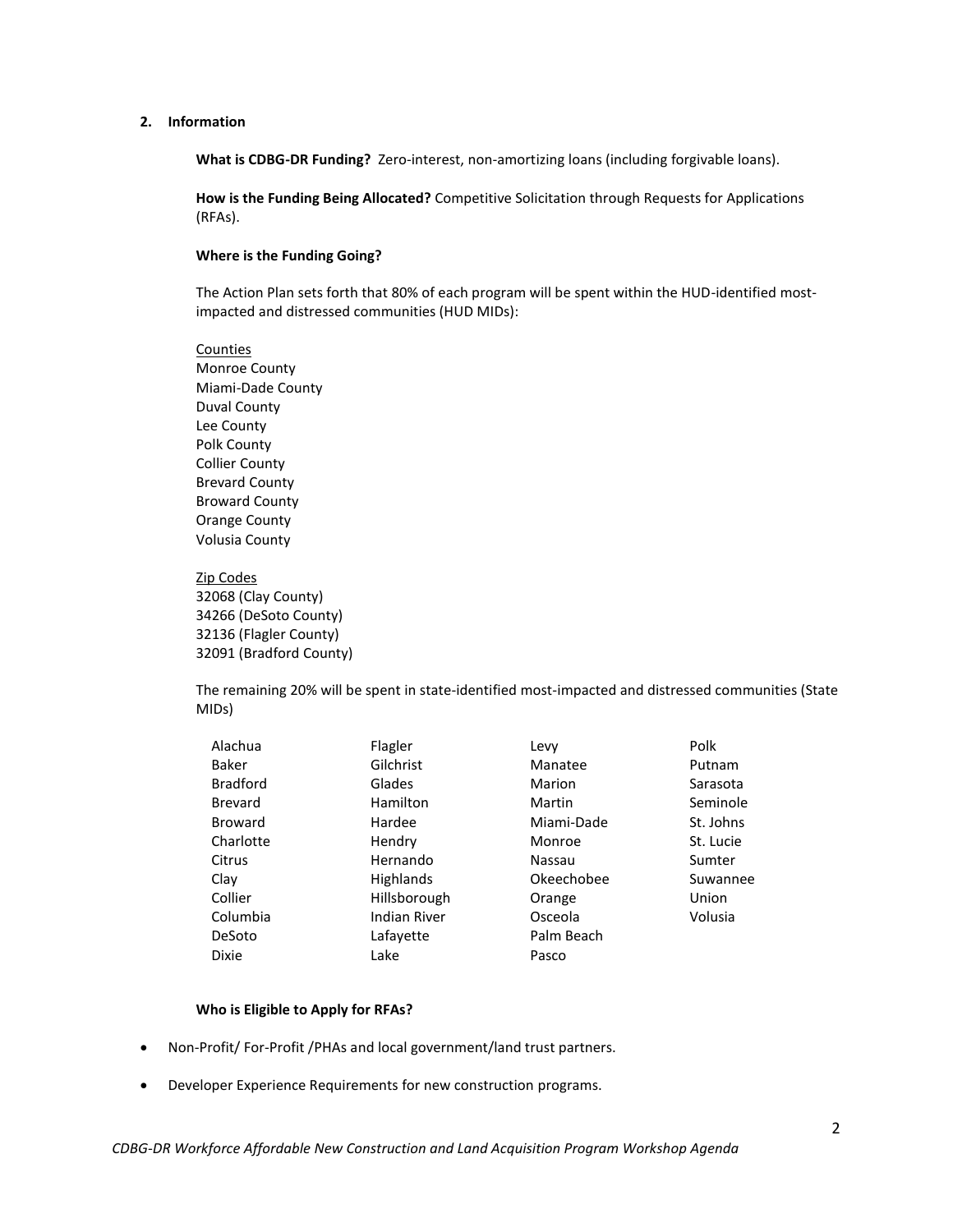### **What Type of Developments Will Be Funded and What Requirements are Necessary?**

- RFAs are open to New Construction. No Rehabilitation.
- Developments will serve Family demographic.
- Serving vulnerable populations via Link Strategy:

Special needs populations include persons with disabilities, youth aging out of foster care, frail elders and survivors of domestic violence. The Link Strategy targets those who require affordable, permanent housing, plus short-term or long-term community-based services to maintain optimal stability and selfsufficiency. Florida Housing requires developers to set aside a portion of a property's ELI units for homeless and/or special needs households that are receiving community-based supportive services and are referred by a recognized supportive services agency in the community where the property is located. Each participating development executes a memorandum of understanding (MOU) with at least one of the designated services agencies in that community. The MOU provides the responsibilities of each party in partnering to serve these households.

- Set Asides- 100% of units funded by CDBG-DR must be set aside for Low-Moderate Income (equal to or less than 80% Area Median Income (AMI)). If using Low Income Housing Tax Credits to leverage, setasides must be compliant with IRS requirements (40% equal to or less than 60% AMI/ 20% equal to or less than 50% AMI/Income Averaging).
- Federal requirements (i.e., Davis-Bacon, environmental review, elevation requirements).
- Resiliency- Enhanced Structural Systems Construction (ESSC).
- Accessibility and Visitability Requirements.
- Green Building Features and Energy Efficiency Standards.
- Affordability Periods- If CDBG-DR is the only source of funding for new construction, new construction of multi-family rental projects with five or more units with require an affordability period of 20 years. If leveraging other funding sources, affordability period will run with whatever is the most restrictive source applicants use to leverage.
- Underwriting will be completed in accordance with FHFC standards.

#### **What is the Land Acquisition Program and How Will It Work?**

- Funding to purchase land for the development of affordable workforce rental housing where scarcity of land makes development of affordable housing difficult.
- This program is intended to foster a public-private partnership. Local governments/land trusts will be the end user of the acquisition dollars, to purchase land with long term affordability restrictions. They will partner with non-profit/for-profit/PHA developers to lease the land for the construction of affordable housing development. The highest priority approach will be local governments maintaining ownership of the land with affordability restrictions in perpetuity.
- All of Monroe County is eligible for land acquisition funding.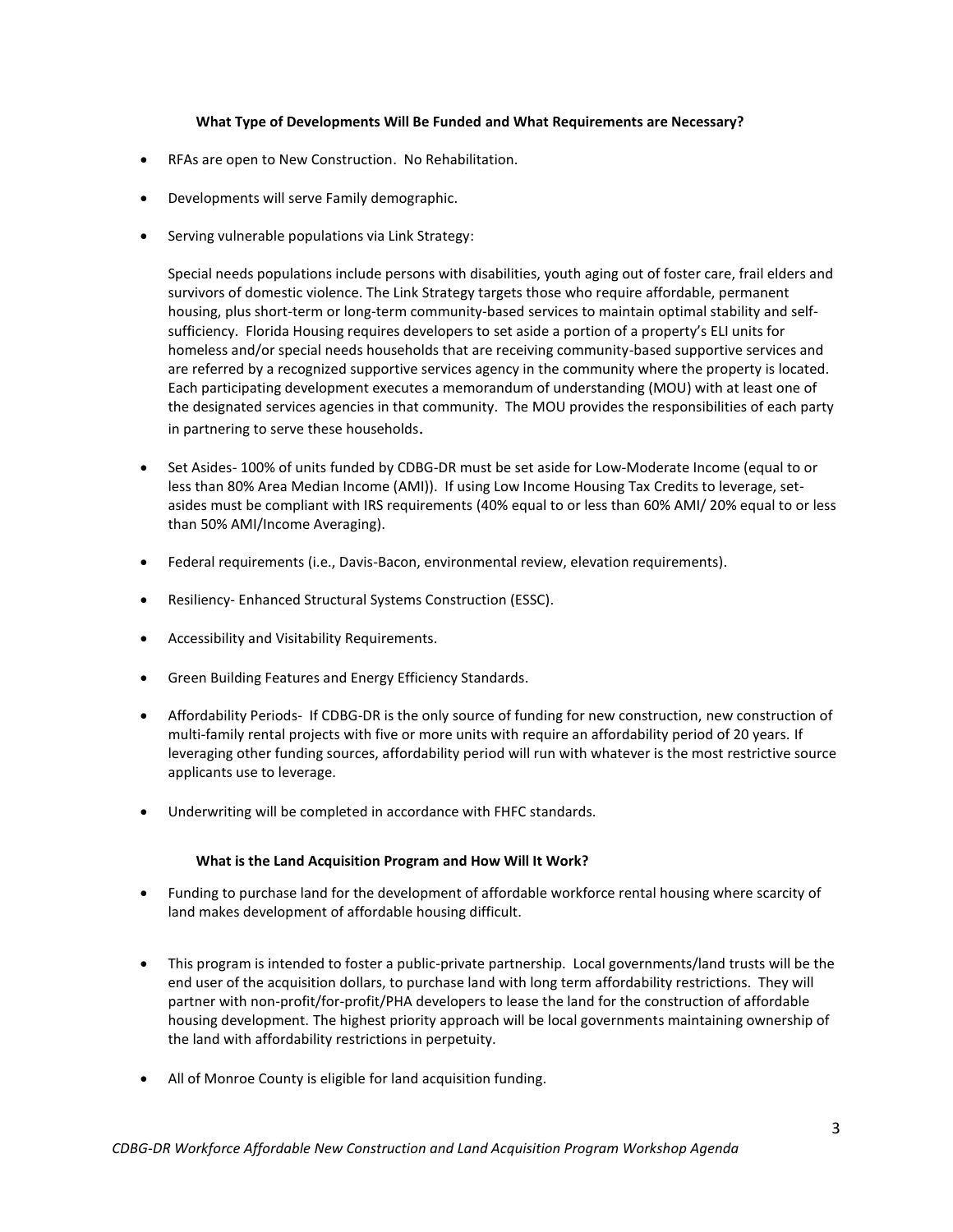- In other MIDs of the state, applicants will be required to demonstrate that the availability of land to develop affordable housing is scarce due to cost or limited availability for other reasons. Florida Housing is working on how we will ask applicants to demonstrate this need in the application process.
- Properties will be underwritten through Florida Housing to ensure appropriate subsidy level is received.
- Discussion How will Land Acquisition funding interact with Construction Programs?

#### **2. Monroe County Programs**

- a. Funding Available- \$20 Mil. New Construction, \$10 Mil Land Acquisition
- b. Funding Limits \$8 Mil. New Construction, \$5 Mil Land Acquisition
- c. Funding Selection Process Discussion
- **3. Affordable Workforce New Construction-Leveraging 4% Low Income Housing Tax Credits and Tax-Exempt Bonds**
	- a. Funding Available \$60 Mil. New Construction, \$10 Mil Land Acquisition
	- b. Eligible MIDs At least 80% HUD MIDs (see above) 20% State MIDs (see above)
	- c. Funding Limits \$8 Mil. New Construction, \$5 Mil. Land Acquisition
	- d. Funding Selection Process Discussion

#### **4. Affordable Workforce New Construction Smaller Developments (50 Units or Less)**

- a. Funding Available \$20 Mil. New Construction
- b. Eligible MIDs –HUD MID Zip Codes (see above)
- c. Funding Limits: Maximum Subsidy limits will follow HOME per unit limits and target low and moderate-income households.
- d. Funding Selection Process Discussion

# **5. Timeline**

- a. Hold additional workshops mid-October
- b. Publish Draft RFAs
- c. Issue Date for all RFAs
- d. Application Deadlines
- e. Review Committee and Board Meeting